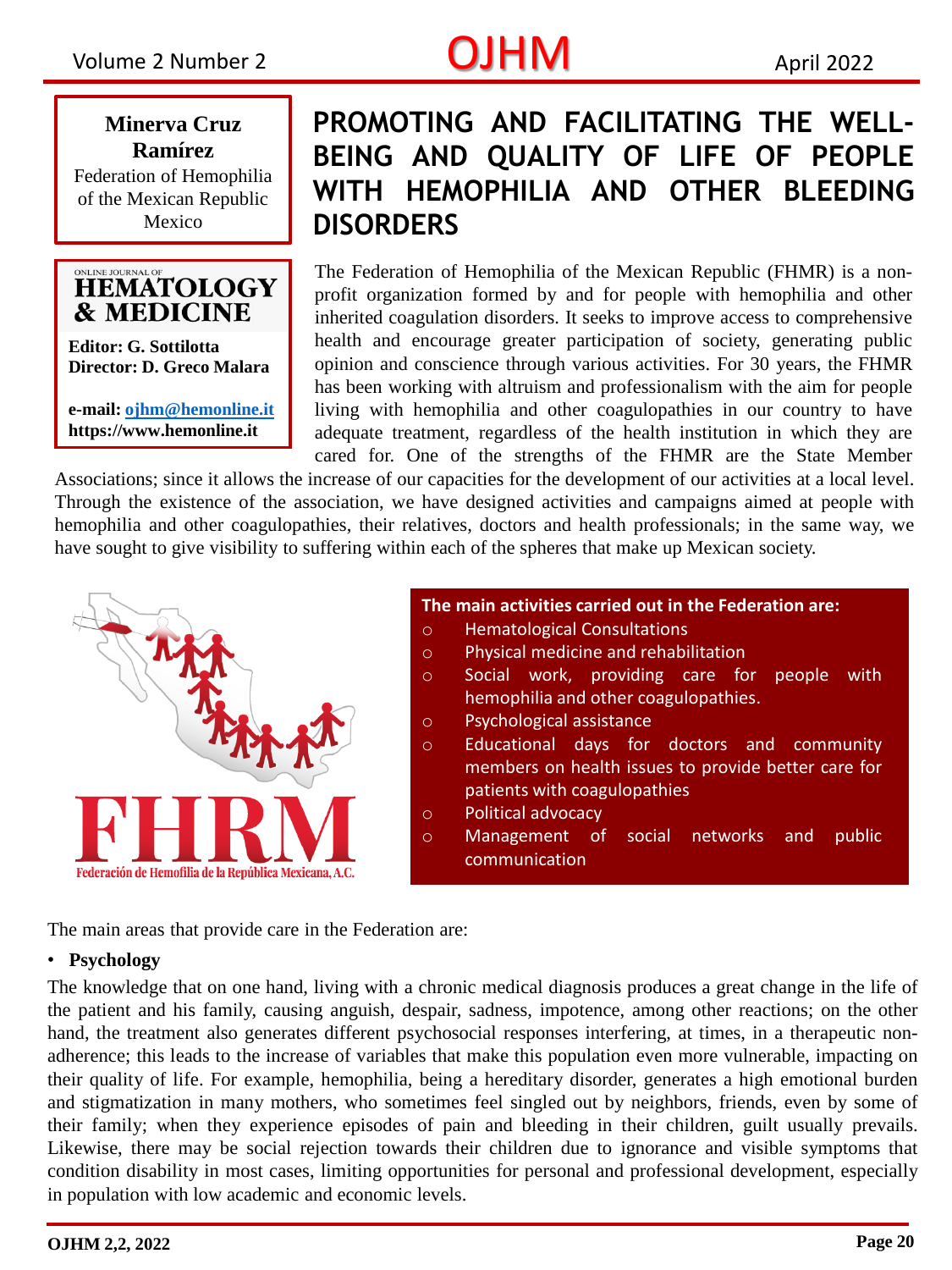# Volume 2 Number 2 **CUHM** April 2022

The importance of the above statement makes the intervention of a specialized psychological treatment very important, as the FHMR understands that it consists of the application of techniques by a professional, in order to help people face their challenges and solve them; it therefore proposes "Hematological Psychology", a project led by Dr. Ezequiel Martínez Martínez, with the objective of promoting and facilitating the well-being and quality of life in all spheres that involve a person as a patients with hematological diseases, their families and health personnel who care for them.

#### • **Physical Medicine and Rehabilitation**

The FHMR has an area of physical medicine and rehabilitation, where interdisciplinary care is provided for patients with hemophilia, to treat musculoskeletal problems that are present in patients, caused by hemarthrosis and thus enable them to avoid arthropathy and resulting in disabilty. Treatment should always be individualized and tailored to the patient's needs. The rehabilitating physician is responsible for evaluating the patient and making a diagnosis, the physiotherapist performs the treatment with therapeutic exercises accompanied by physical agents and manual therapy; in this way our goal is to relieve pain, sensory disorders, decrease the frequencies of hemarthrosis, recover proprioception, reduce deformities and disabilities, and improve patient functionality and above all the quality of life. Our purpose is prevention, maintenance and recovery. We have a hybrid treatment (face-to-face / virtual) to provide care to all patients who are in the Mexican Republic.



### • **The Mexican Registry of Coagulopathies**

The Mexican Registry of Coagulopathies (MRC) is a census conducted by the FHMR to know how many patients there are and what the main needs of people with coagulopathies in the country are. The area of the Mexican Registry of Coagulopathies is responsible for keeping the census updated with reliable and accurate information of people with hemophilia. The patient is contacted personally or remotely so that, with the support of the FHMR multidisciplinary team, the immediate needs of members of our community are identified. We provide community members with advice on the correct use of the MRC platform and mobile application. This is very useful because people with coagulopathies can keep track of their bleeding and infusions, which is very important to guarantee the ideal treatment for each of them.